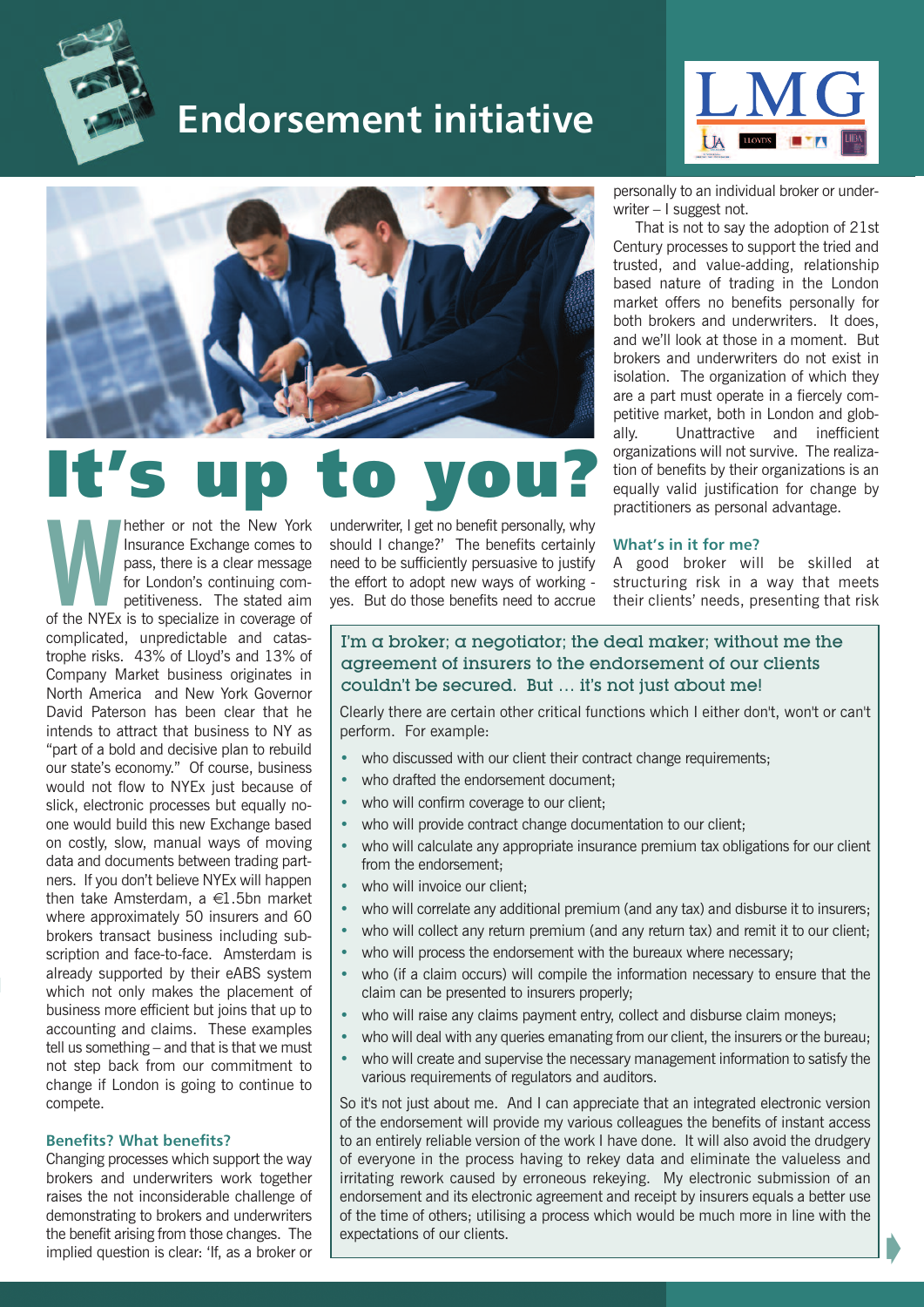

## **Endorsement initiative**

### I'm an underwriter; a risk taker; the decision maker. Without me our clients wouldn't be able to secure the agreement of their insurers to their contract change needs. But ... it's not just about me!

Clearly there are certain other critical functions which I either don't, won't or can't perform. For example:

- who will update our contract records as a result of the change which I have agreed;
- who will update our specific and overall exposure positions as a result of this change;
- how will the increasing demands for efficient central data capture be satisfied;
- who will perform credit control functions to ensure any additional premiums are paid in a timely manner;
- who (if a claim occurs) will need sight of the entirety of the contract in order to be equipped to deal with the claim;
- who will be responsible to ensure that claim records are updated after payment and any reinsurance positions or recoveries addressed;
- who will create and supervise the necessary management information to satisfy the various requirements of regulators and auditors.

So it's not just about me............... and I can appreciate that an integrated electronic version of the endorsement will provide my various colleagues as well as my bureau back office workforce, where required, the benefits of instant access to an entirely reliable version of the work I have done. It will also avoid the drudgery of everyone in the process having to rekey data and eliminate the valueless and irritating rework caused by erroneous rekeying. My electronic agreement of an endorsement equals a better use of the time of others; utilising a process which would be much more in line with the expectations of our clients.

and negotiating cover and pricing; the good underwriter will be skilled at assessing and pricing risk. These are expensive and intellectually challenging skills and are hardly compatible with the drudge and inefficiency of our current manual processes. In LMG's August 2011 newsletter Allianz expresses the view of many firms when considering electronic support processes "This is about improving the working lives of our staff. We want to remove a level of administration from their day jobs and make sure they can focus more on developing and writing quality business and less on the mechanics of processing it……".

This sort of change doesn't just happen. Benefits are there for those who care to look and take steps to adapt to new ways of working. For some brokers and underwriters delegating simple endorsements to other members of the team has freed up the time of more senior colleagues to concentrate on complex work and key clients. Risks can be packaged, distributed and responses requested and provided outside core trading hours. A number of underwriters are finding they can agree electronic endorsements first thing in the morning before going into the market or heading for the box. To quote Allianz again (a Marine Hull and Liability underwriter): "I am probably dealing with 15 to 20 endorsements a week in a few minutes total. Previously I would have had to see the broker and they could have taken up to half an hour each." Remote working opportunities arise, especially with use of mobile technologies. Reducing the impact of time differences and geographical separation supports global trading.

Access to better management information over both the process and the endorsements themselves is a key benefit. This allows the underwriters to make better underwriting decisions; more carefully managing their exposures and available capacity, as well as keeping tighter control of their operations. Information and documents can be delivered direct to underwriters in real time; these can be sent to underwriters'

back office directly, in real time, reducing the need for manually intensive processes like scanning.

Where integration has occurred, data messages can update underwriting back office systems with endorsement data automatically. This benefits the underwriters by removing or reducing the amount of data rekeyed or copied and pasted into their systems. A reduction in rework due to fewer errors associated with rekeying improves the consistency of data between both broker and underwriter systems and improves the quality of data – particularly important with increased regulation such as Solvency 2.

Where an underwriter or broker chooses to draw the line between these benefits accruing to them personally or to their organisation is a moot point. An attractive and efficient organisation is a healthy organisation in which the broker or underwriter can excel.

The market has agreed the adoption of these supporting processes for endorsements on all classes of business by the end of Q1 2012. The focus will then turn to placing: indeed the planning has already begun. So the message is clear,



there is real market momentum behind these changes. Those brokers and underwriters who work with their firms, and each other, to hasten the transition and shape their firm's response will be the winners.

**Rob Gillies LMA**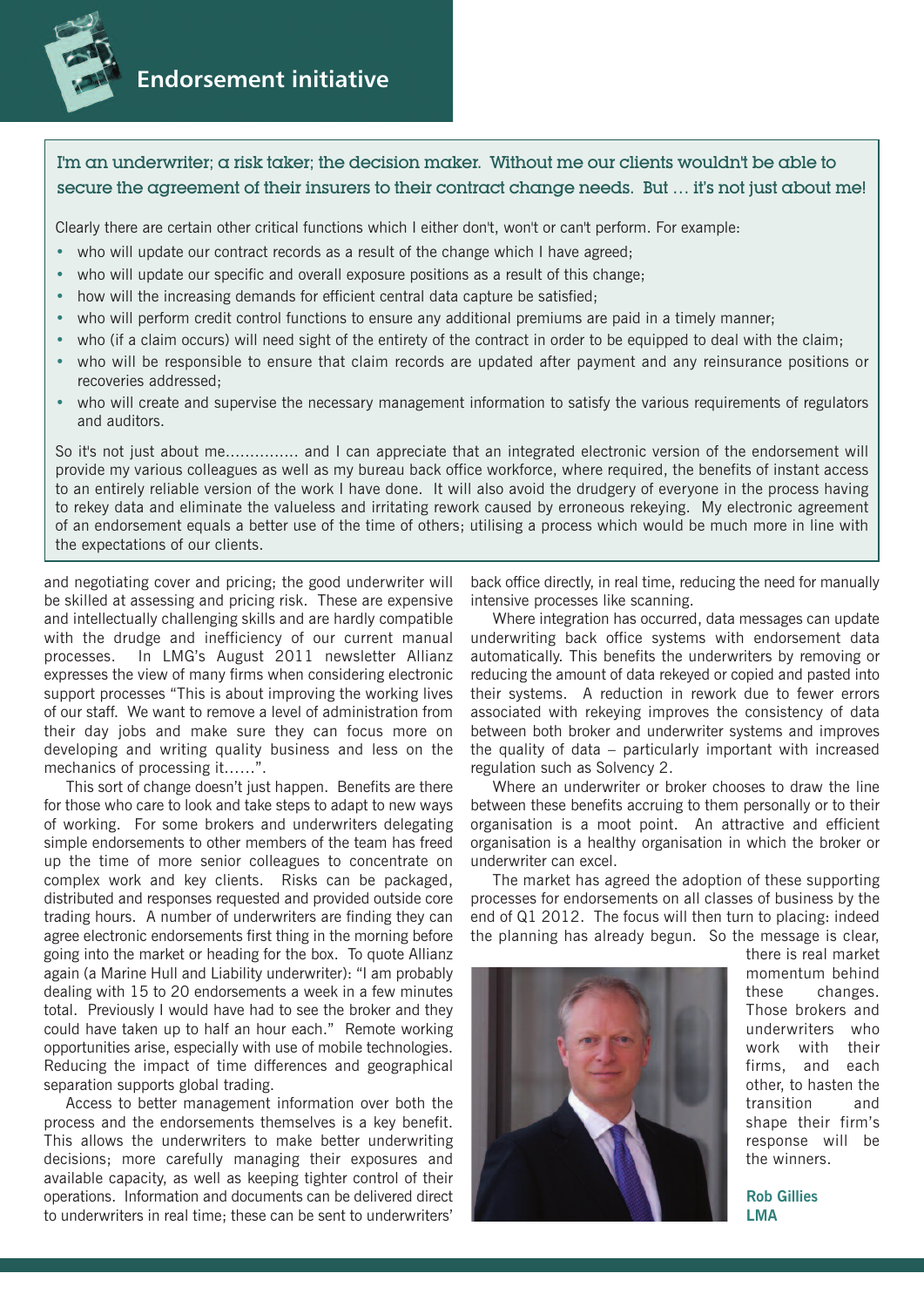www.londonmarketgroup.co.uk



# **The broker position**



n a circular to its members last November, LIIBA encouraged all brokers to establish bi-lateral partnerships with carriers across any class of business as the market moved towards bringing all classes into scope on 5 March n a circular to its members last November, LIIBA encouraged all brokers to establish bi-lateral partnerships with carriers across any class of business as the market moved towards bringing all classes into scope on 5 March 2012. This follows the introduction of Specie, Professional Indem-Willis/Ace, Marsh/Beazley and Aon/Catlin respectively. LIIBA reported that since July the response from the broking community had been one of support and commitment. There had been a steady take up of activity across multiple classes of business, which saw on average, 2500 electronic agreements being processed each month. One advantage of adopting a staged approach to implementation is to avoid training and support bottlenecks that may occur if all teams were to go live in March. This is valuable ground-breaking activity in those classes and the project team is tracking brokers' plans and presenting this in a 'Class of Business Roll Out Matrix' on the LMG website.

To further build on volumes to date, the members of the LIIBA Board, who consist of a wide array of brokers, confirmed their firms' support for the project. The majority of LIIBA's Board were already actively engaged with the project and had presented detailed rollout plans by class spanning the next three months. The remaining members of the Board who had yet to engage confirmed their commitment to joining shortly. A number of other broking firms, who with the LIIBA board represent a significant proportion of the premium volume into the market, recently met with Lloyd's CEO Richard Ward and these brokers also stated their support and commitment to engaging with the initiative.

In parallel with increasing broker volume, LIIBA called for the improvement in response time performance from carriers to continue.

Recognising the inter-related nature of broker volumes and carrier response times and in order to drive change in these areas, the various market governance groups involved in the endorsements project have supported the concept of publishing data on firms' performance which is more transparent than has



previously been available. This would be effected through the associations which will communicate further with their members in due course.

**Chris Buer LIIBA**

## **Endorsements in the Company Market**

tarting in December 2009, IUA sought a reciprocal<br>
commitment from its members to that offered by the<br>
'Big 3' brokers to transact all endorsements using<br>
ACORD messaging by January 2011, preceded by a<br>
pilot to be conduct tarting in December 2009, IUA sought a reciprocal commitment from its members to that offered by the 'Big 3' brokers to transact all endorsements using ACORD messaging by January 2011, preceded by a pilot to be conducted during 2010. Always a tall pilot in that chosen class by October 2010 and the remainder were involved by the time of its transition to full business operation in April 2011.

Since then, the Company market has continued its steady engagement, not always providing complete markets for additional classes within the target timeframes, but nonetheless advancing to a point where now less than a handful of members have yet to confirm any form of participation in the initiative. In particular, the significant company aviation market looks set to build on this progress with some trading partner testing already underway; well ahead of the March 2012 target for all remaining business classes.

In December 2011, the IUA Board took a similar supporting step to that taken by the LIIBA Board, with represented firms confirming their support for the project, either by ensuring that their own engagement levels were up to date with current business class implementations, or by joining the initiative within

the next few months if not already participating.

With the continuing support of the cross market project team and full participation in the Placing Support Steering Group and TMEL, the IUA will continue to promote the engagement of all its members to the fullest extent possible in this initiative.

**John Hobbs IUA**